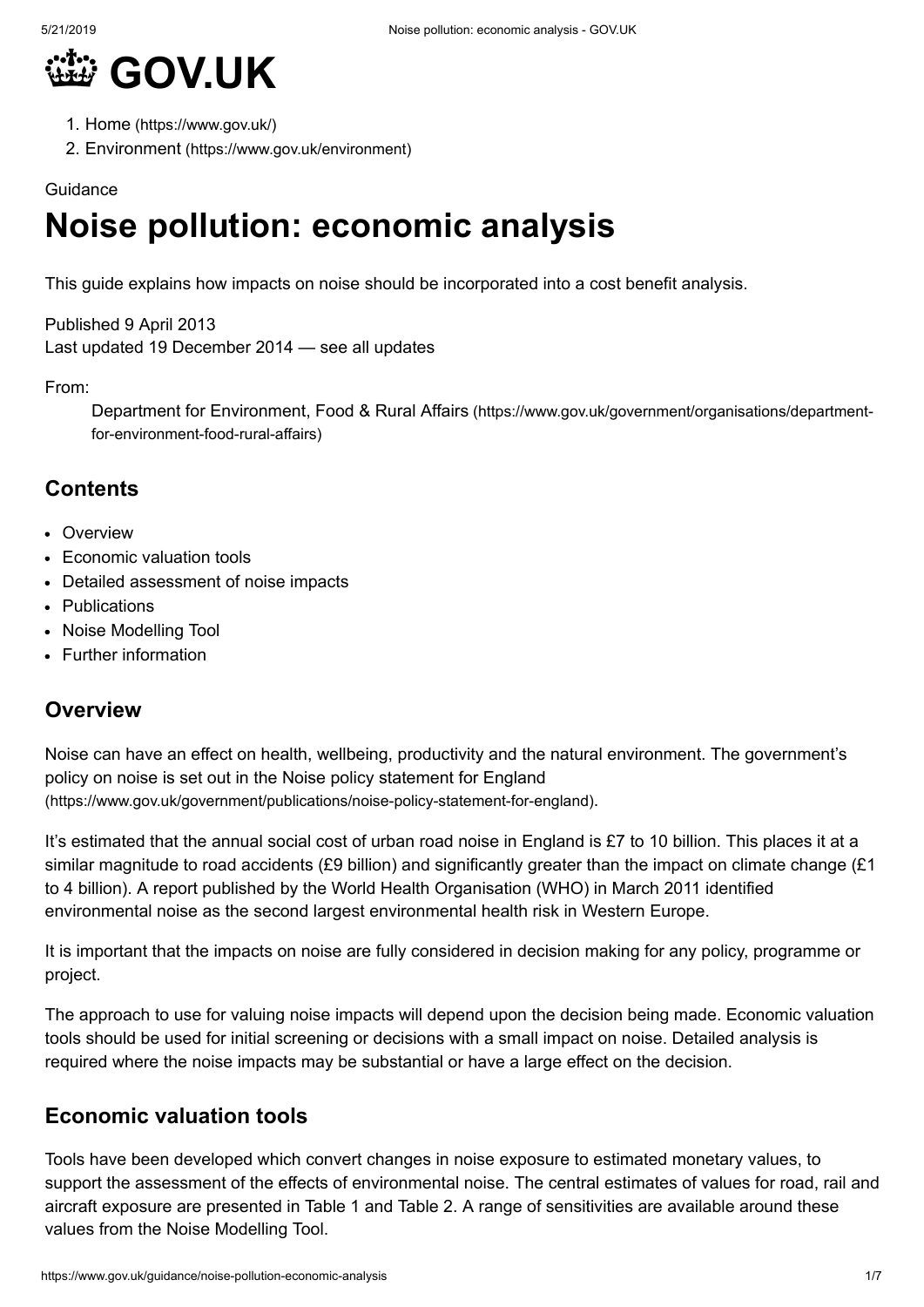The tables show an estimated value that corresponds to a change in the noise level. These values may not be suitable to use if:

- a decision is likely to have a substantial effect on noise
- the change in noise levels is going to affect the outcome of a decision

In these cases, a more detailed assessment may be justified.

#### **Table 1: Total road, rail and aircraft noise marginal values, £ per household per dB change, Central Values, 2014 prices**

| Change in noise metric<br>by decibel (dBA)<br>(daytime noise metric) |      | <b>Total Road (including</b><br>sleep disturbance) | <b>Total Rail (excluding</b><br>sleep disturbance) | <b>Total Aircraft (excluding</b><br>sleep disturbance) |
|----------------------------------------------------------------------|------|----------------------------------------------------|----------------------------------------------------|--------------------------------------------------------|
| 45.0                                                                 | 46.0 | £11.28                                             | £3.90                                              | £15.61                                                 |
| 46.0                                                                 | 47.0 | £11.23                                             | £3.95                                              | £17.72                                                 |
| 47.0                                                                 | 48.0 | £11.31                                             | £4.11                                              | £19.82                                                 |
| 48.0                                                                 | 49.0 | £11.52                                             | £4.40                                              | £21.90                                                 |
| 49.0                                                                 | 50.0 | £18.41                                             | £4.80                                              | £23.96                                                 |
| 50.0                                                                 | 51.0 | £18.89                                             | £12.46                                             | £38.71                                                 |
| 51.0                                                                 | 52.0 | £19.49                                             | £13.13                                             | £40.80                                                 |
| 52.0                                                                 | 53.0 | £20.23                                             | £13.91                                             | £42.88                                                 |
| 53.0                                                                 | 54.0 | £21.09                                             | £14.81                                             | £44.94                                                 |
| 54.0                                                                 | 55.0 | £47.78                                             | £15.84                                             | £46.98                                                 |
| 55.0                                                                 | 56.0 | £51.22                                             | £16.98                                             | £49.01                                                 |
| 56.0                                                                 | 57.0 | £54.79                                             | £18.24                                             | £51.02                                                 |
| 57.0                                                                 | 58.0 | £58.49                                             | £19.62                                             | £53.02                                                 |
| 58.0                                                                 | 59.0 | £63.86                                             | £22.68                                             | £56.56                                                 |
| 59.0                                                                 | 60.0 | £69.33                                             | £25.82                                             | £60.05                                                 |
| 60.0                                                                 | 61.0 | £74.69                                             | £28.85                                             | £63.29                                                 |
| 61.0                                                                 | 62.0 | £80.21                                             | £32.03                                             | £66.54                                                 |
| 62.0                                                                 | 63.0 | £85.90                                             | £35.37                                             | £69.83                                                 |
|                                                                      |      |                                                    |                                                    |                                                        |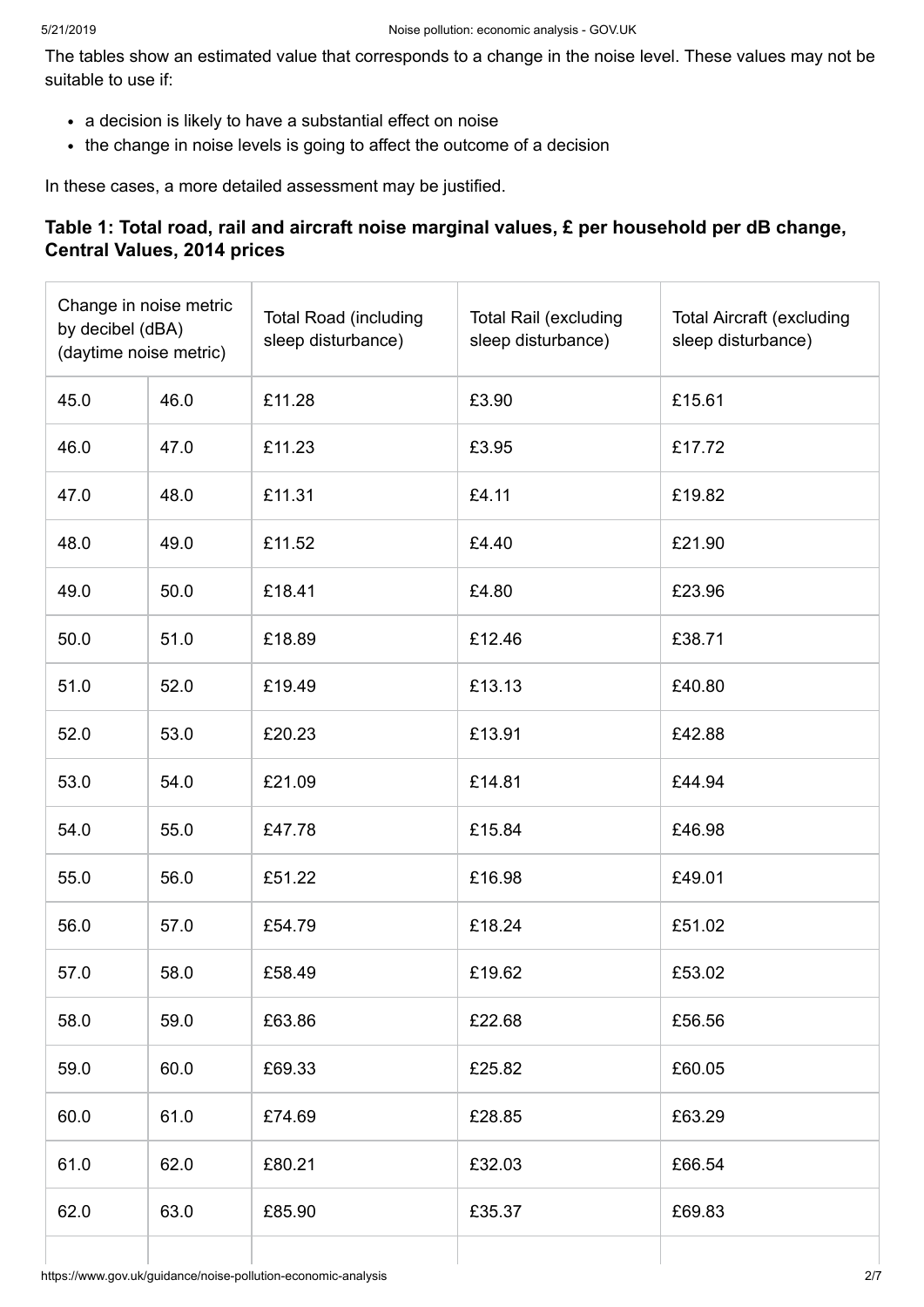5/21/2019 Noise pollution: economic analysis - GOV.UK

| 63.0 | 64.0 | £91.75  | £38.87  | £73.14  |
|------|------|---------|---------|---------|
| 64.0 | 65.0 | £97.78  | £42.53  | £76.47  |
| 65.0 | 66.0 | £103.96 | £46.34  | £79.82  |
| 66.0 | 67.0 | £110.32 | £50.32  | £83.21  |
| 67.0 | 68.0 | £116.85 | £54.46  | £86.61  |
| 68.0 | 69.0 | £123.54 | £58.76  | £90.04  |
| 69.0 | 70.0 | £130.39 | £63.22  | £93.50  |
| 70.0 | 71.0 | £137.42 | £67.83  | £96.98  |
| 71.0 | 72.0 | £144.61 | £72.61  | £100.48 |
| 72.0 | 73.0 | £151.97 | £77.54  | £104.01 |
| 73.0 | 74.0 | £159.49 | £82.64  | £107.57 |
| 74.0 | 75.0 | £167.18 | £87.89  | £111.15 |
| 75.0 | 76.0 | £175.04 | £93.31  | £114.75 |
| 76.0 | 77.0 | £183.07 | £95.22  | £116.66 |
| 77.0 | 78.0 | £188.93 | £97.17  | £118.62 |
| 78.0 | 79.0 | £190.93 | £99.16  | £120.61 |
| 79.0 | 80.0 | £192.96 | £101.20 | £122.64 |
| 80.0 | 81.0 | £195.03 | £103.27 | £124.71 |

Notes:

- 1. There are no relationships available between the different noise indicators for rail and aircraft noise. If detailed data are not available for the specific indicator of interest, the available results for the daytime indicator can be used as an approximation for the other required indicator (e.g. assume Lden = LAeq,16h). This type of approach cannot be used for night noise.
- 2. Sleep disturbance has been excluded for rail and aircraft but included for road in the table above. For road where Lnight is not available the daytime metric can be transformed into Lnight. However this relationship is not applicable for rail and aircraft. Sleep disturbance is presented separately in Table 2 against Lnight.

**Table 2: Sleep disturbance night time noise marginal values £ per household per dB change, Central Values, 2014 prices**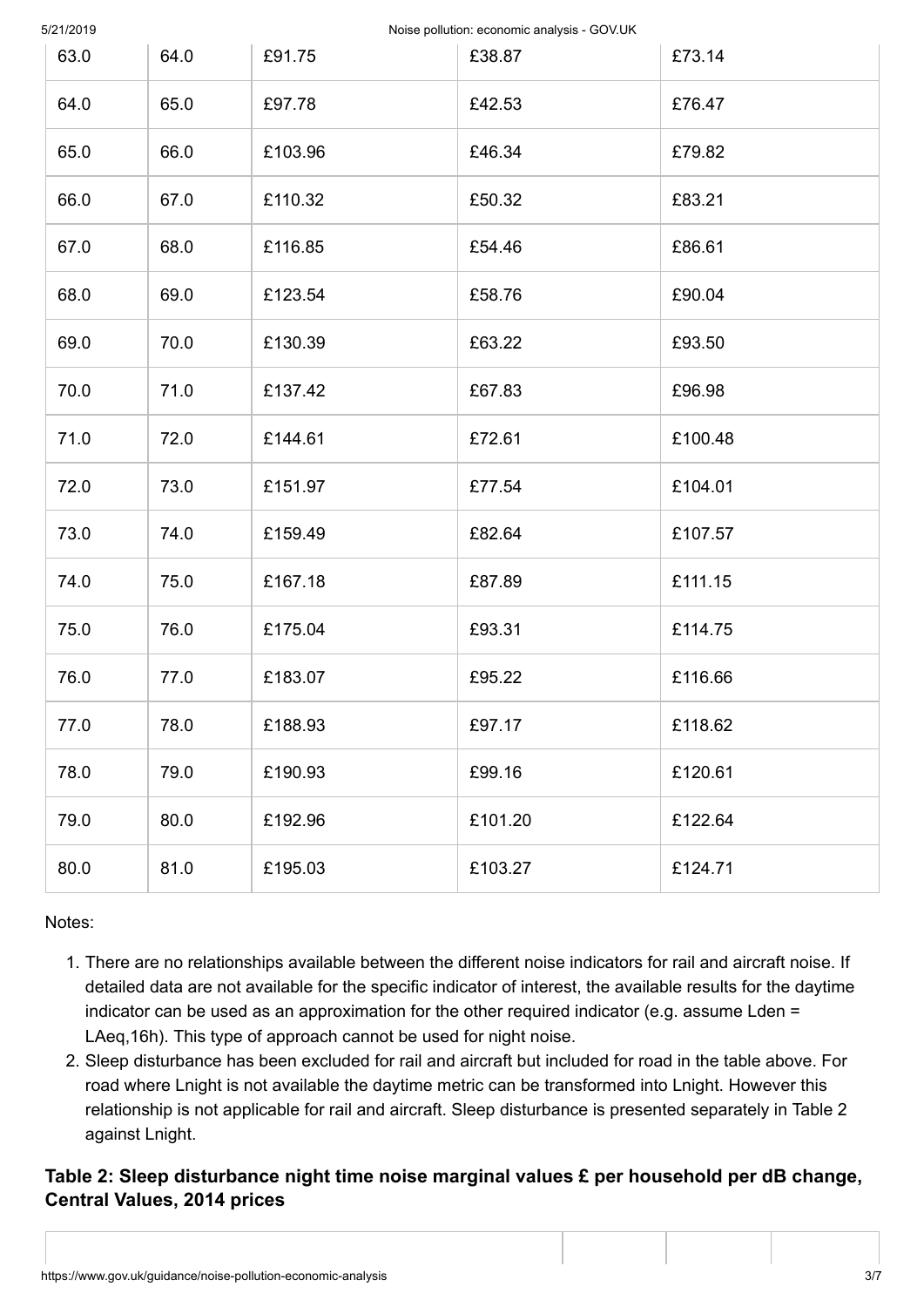| 5/21/2019 | Change in Lnight noise metric by decibel dB(A) | Noise pollution: economic analysis - GOV.UK<br>Road | Rail   | Aircraft |
|-----------|------------------------------------------------|-----------------------------------------------------|--------|----------|
| 45        | 46                                             | £29.20                                              | £13.59 | £37.93   |
| 46        | 47                                             | £32.07                                              | £15.06 | £40.79   |
| 47        | 48                                             | £34.94                                              | £16.52 | £43.65   |
| 48        | 49                                             | £37.81                                              | £17.99 | £46.52   |
| 49        | 50                                             | £40.68                                              | £19.46 | £49.38   |
| 50        | 51                                             | £43.55                                              | £20.92 | £52.24   |
| 51        | 52                                             | £46.42                                              | £22.39 | £55.11   |
| 52        | 53                                             | £49.29                                              | £23.86 | £57.97   |
| 53        | 54                                             | £52.17                                              | £25.32 | £60.83   |
| 54        | 55                                             | £55.04                                              | £26.79 | £63.70   |
| 55        | 56                                             | £57.91                                              | £28.25 | £66.56   |
| 56        | 57                                             | £60.78                                              | £29.72 | £69.42   |
| 57        | 58                                             | £63.65                                              | £31.19 | £72.29   |
| 58        | 59                                             | £66.52                                              | £32.65 | £75.15   |
| 59        | 60                                             | £69.39                                              | £34.12 | £78.01   |
| 60        | 61                                             | £72.26                                              | £35.59 | £80.88   |
| 61        | 62                                             | £75.13                                              | £37.05 | £83.74   |
| 62        | 63                                             | £78.00                                              | £38.52 | £86.60   |
| 63        | 64                                             | £80.88                                              | £39.99 | £89.47   |
| 64        | 65                                             | £83.75                                              | £41.45 | £92.33   |
| 65        | 66                                             | £86.62                                              | £42.92 | £95.19   |
| 66        | 67                                             | £86.62                                              | £42.92 | £95.19   |
| 67        | 68                                             | £86.62                                              | £42.92 | £95.19   |
| 68        | 69                                             | £86.62                                              | £42.92 | £95.19   |
| 69        | 70                                             | £86.62                                              | £42.92 | £95.19   |

https://www.gov.uk/guidance/noise-pollution-economic-analysis 4/7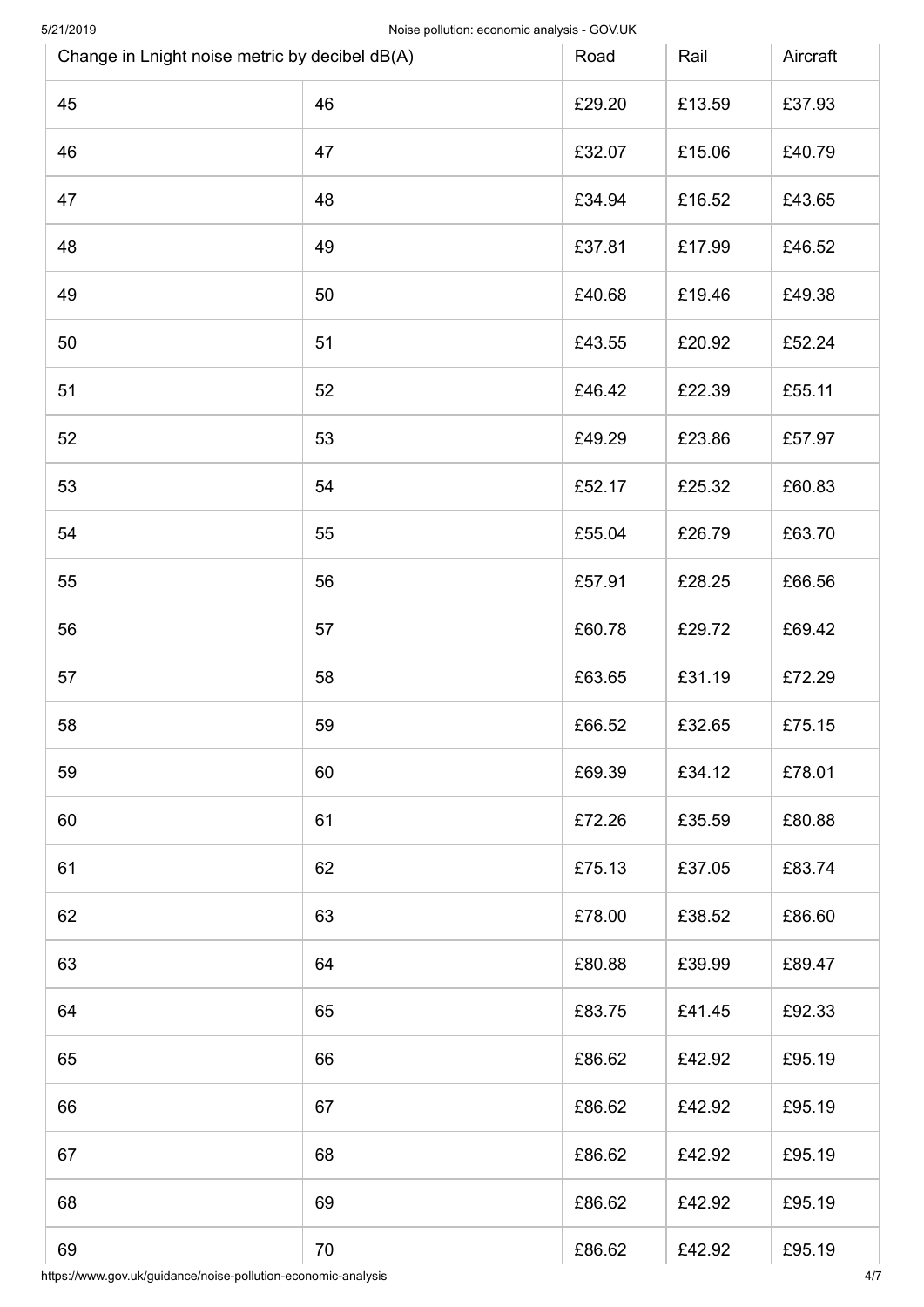| 70 | 71 | £86.62 | £42.92 | £95.19 |
|----|----|--------|--------|--------|
| 71 | 72 | £86.62 | £42.92 | £95.19 |
| 72 | 73 | £86.62 | £42.92 | £95.19 |
| 73 | 74 | £86.62 | £42.92 | £95.19 |
| 74 | 75 | £86.62 | £42.92 | £95.19 |
| 75 | 76 | £86.62 | £42.92 | £95.19 |
| 76 | 77 | £86.62 | £42.92 | £95.19 |
| 77 | 78 | £86.62 | £42.92 | £95.19 |
| 78 | 79 | £86.62 | £42.92 | £95.19 |
| 79 | 80 | £86.62 | £42.92 | £95.19 |
| 80 | 81 | £86.62 | £42.92 | £95.19 |

## <span id="page-4-0"></span>**Detailed assessment of noise impacts**

Where the effect of noise is likely to be substantial or a decisive factor for a proposal, a detailed assessment may be justified. The scale of the assessment depends upon the characteristics of the decision. It is therefore not possible to provide a specific method that can be used in all situations.

To discuss the best approach to assess the impacts of noise, it is recommended that you contact [IGCB@defra.gov.uk.](mailto:IGCB@defra.gov.uk) To inform these discussions please have the following information available:

- background on the decision being made
- an outline of the proposal and different options being assessed
- the indicative noise assessment undertaken
- timing of the analysis to feed into the decision
- quantitative estimates of the other impacts of the decision

The appropriate evidence will depend on a range of factors. The potential areas for consideration can be broadly separated into four groups:

- 1. Amenity the conscious displeasure of those exposed to the noise. At present two amenity impacts can be quantified and valued; sleep disturbance and annoyance.
- 2. Health noise is associated with a range of effects on health. The three health effects currently valued are heart attacks, strokes and dementia.
- 3. Productivity through distraction, fatigue and interrupting communication noise can have a negative impact on productivity. It is not yet possible to assess and value these impacts.
- 4. Environmental noise can have a notable impact on the natural environment, for example noise may alter bird breeding patterns, disturb wildlife and damage sensitive ecosystems. At this time these impacts have not been valued. The effects of night noise, school attainment and other factors such as the value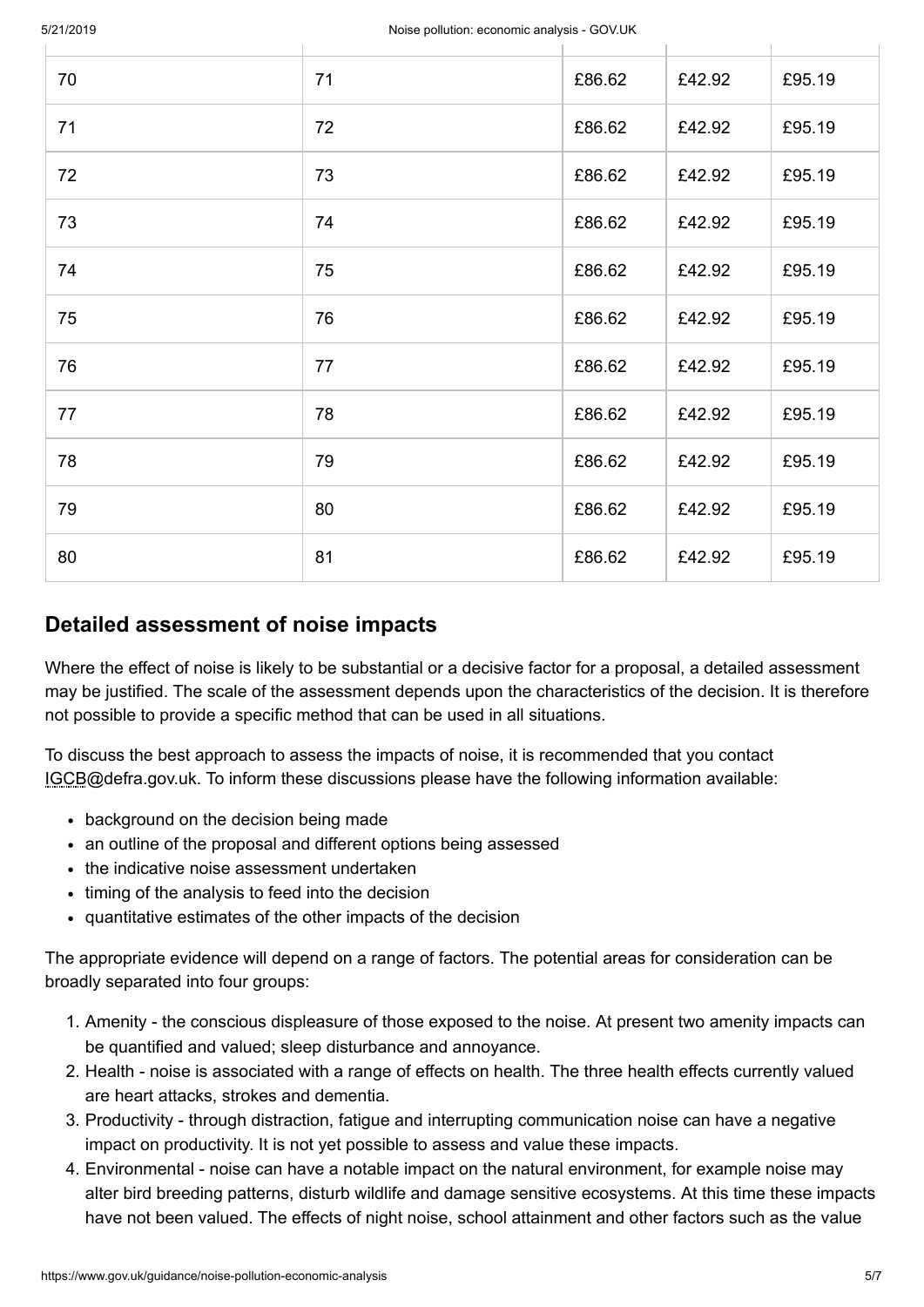of quiet areas have not been fully quantified. These cannot be included in full appraisal but it may be important to include these in future research.

# <span id="page-5-0"></span>**Publications**

- Environmental noise: valuing impacts on sleep disturbance, annoyance, hypertension, productivity and quiet [\(https://www.gov.uk/government/uploads/system/uploads/attachment\\_data/file/380852/environmental-noise](https://www.gov.uk/government/uploads/system/uploads/attachment_data/file/380852/environmental-noise-valuing-imapcts-PB14227.pdf)valuing-imapcts-PB14227.pdf) (PDF, 775KB)
- Noise & Health Valuing the Human Health Impacts of Environmental Noise Exposure [\(http://archive.defra.gov.uk/environment/quality/noise/igcb/publications/noisehealthreport.htm\)](http://archive.defra.gov.uk/environment/quality/noise/igcb/publications/noisehealthreport.htm)
- An Economic Valuation of Noise Pollution developing a tool for policy appraisal [\(http://archive.defra.gov.uk/environment/quality/noise/igcb/publications/firstreport.htm\)](http://archive.defra.gov.uk/environment/quality/noise/igcb/publications/firstreport.htm)

# <span id="page-5-1"></span>**Noise Modelling Tool**

#### This Transport noise modelling tool

[\(https://www.gov.uk/government/uploads/system/uploads/attachment\\_data/file/380849/transport-noise-modelling-tool.xls\)](https://www.gov.uk/government/uploads/system/uploads/attachment_data/file/380849/transport-noise-modelling-tool.xls) (MS Excel Spreadsheet, 6.28MB) calculates the marginal costs associated with increases in transport noise (road, rail, aviation) above baseline values for:

- sleep disturbance
- annoyance
- Acute Myocardial Infarction (AMI commonly referred to as heart attacks)
- hypertension

A Transport noise modelling tool open document format

[\(https://www.gov.uk/government/uploads/system/uploads/attachment\\_data/file/380850/transport-noise-modelling-tool.ods\)](https://www.gov.uk/government/uploads/system/uploads/attachment_data/file/380850/transport-noise-modelling-tool.ods) (ODS, 1.9MB) version is also available.

#### **Supporting research**

- Estimating Dose-Response Relationships between Noise Exposure and Human Health in the UK [\(http://webarchive.nationalarchives.gov.uk/20130403165908/http://archive.defra.gov.uk/environment/quality/noise/igc](http://webarchive.nationalarchives.gov.uk/20130403165908/http://archive.defra.gov.uk/environment/quality/noise/igcb/publications/healthreport.htm) b/publications/healthreport.htm)
- Webtag Guidance on quantifying the impacts of noise for transport schemes [\(https://www.gov.uk/transport](https://www.gov.uk/transport-analysis-guidance-webtag)analysis-guidance-webtag)
- Health Protection Agency (HPA) Report: Environmental Noise and Health in the UK [\(http://webarchive.nationalarchives.gov.uk/20140714084352/http://www.hpa.org.uk/noise\)](http://webarchive.nationalarchives.gov.uk/20140714084352/http://www.hpa.org.uk/noise)
- WHO (2011) The Environmental Burden of Disease [\(http://www.euro.who.int/\\_\\_data/assets/pdf\\_file/0008/136466/e94888.pdf\)](http://www.euro.who.int/__data/assets/pdf_file/0008/136466/e94888.pdf)

# <span id="page-5-2"></span>**Further information**

- Developing Guidance on the valuation of transport-related noise for inclusion in Webtag [\(http://webarchive.nationalarchives.gov.uk/20090807133320/http://www.dft.gov.uk/pgr/economics/rdg/birmingham/col](http://webarchive.nationalarchives.gov.uk/20090807133320/http://www.dft.gov.uk/pgr/economics/rdg/birmingham/coll_guidanceonthevaluationoftra/lopingguidanceonthevalua3048.pdf) l\_guidanceonthevaluationoftra/lopingguidanceonthevalua3048.pdf) (PDF)
- Valuation of transport-related noise in Birmingham [\(http://webarchive.nationalarchives.gov.uk/20100203095144/http://dft.gov.uk/pgr/economics/rdg/birmingham/\)](http://webarchive.nationalarchives.gov.uk/20100203095144/http://dft.gov.uk/pgr/economics/rdg/birmingham/)
- Attitudes to Noise from Aviation sources in England (ANASE) study [\(http://webarchive.nationalarchives.gov.uk/20091203104719/http://www.dft.gov.uk/pgr/aviation/environmentalissues/](http://webarchive.nationalarchives.gov.uk/20091203104719/http://www.dft.gov.uk/pgr/aviation/environmentalissues/Anase/) Anase/)